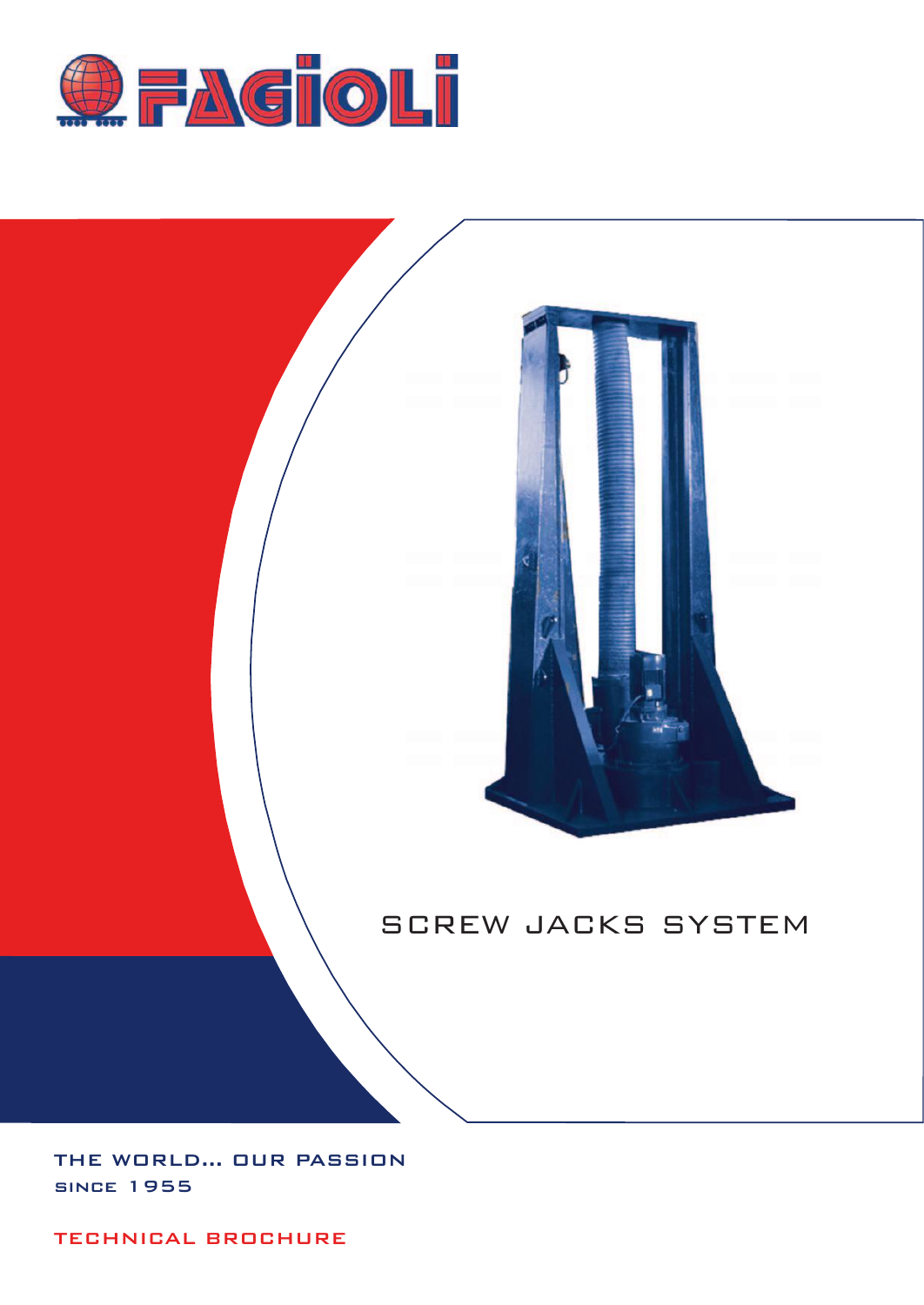The heavy duty screw jacks are mechanical linear actuators able to lift up to 800 tons (4 units). They are generally used to move the work piece to a comfortable height for assembly or machine operators, but also for loading and offloading it to and from transportation equipment. The jacking units can be connected by spreader beams or simply to the jacking wings of the vessel to lift or lower.

The screw jacks are able to move heavy loads slowly, accurately and safely. Each unit is made of: an electric motor

- a gear speed reducer
- the screw (or worm shaft)
- a worm gear

The screw jacks are powered by alternating current (AC) motors. The motor type determines the travel speed of the actuator. The motors are three-phase with voltage depending upon the size and lifting capacity of the jacking unit. Its power is such to provide the necessary torque to lift the rated load. A limit switch and a brake are used to stop the motor.





Screw jacks lifting of a stator



The worm-gear set powers a threaded rod or lifting screw, providing lift or force application. Thanks to the small lead of these screws and the inefficiencies of the mechanical system, they are self‐locking. This means a load can be lifted and will not back down without power being applied.

### INTRODUCTION

Lifting of a steam generator weighing 350 ton



The worm‐gear speed reducer is an important part of the linear actuator package. The physics of the mechanical system will not allow high travel speeds. The reducer operates with sliding contact between the worm and the gear. This provides for a smooth transmission of power from the motor to the machine screw jack.

Safety factors in a worm‐gear set are significantly higher than with other types of power transmission equipment, thereby making the chance of a catastrophic failure remote, even under the most demanding conditions.

The rotating screw is a lifting screw that rotates but does not translate. An external nut or worm gear translates on the screw-extending or retracting depending on the input to the jack. The screw is built in a steel structure on heavy duty conical bearings and is made of carbon steel. The worm gear is made of a brass league, so that its internal threads will wear before the threads of the screw shaft.

## SCREW JACKS SYSTEM - OVERVIEW